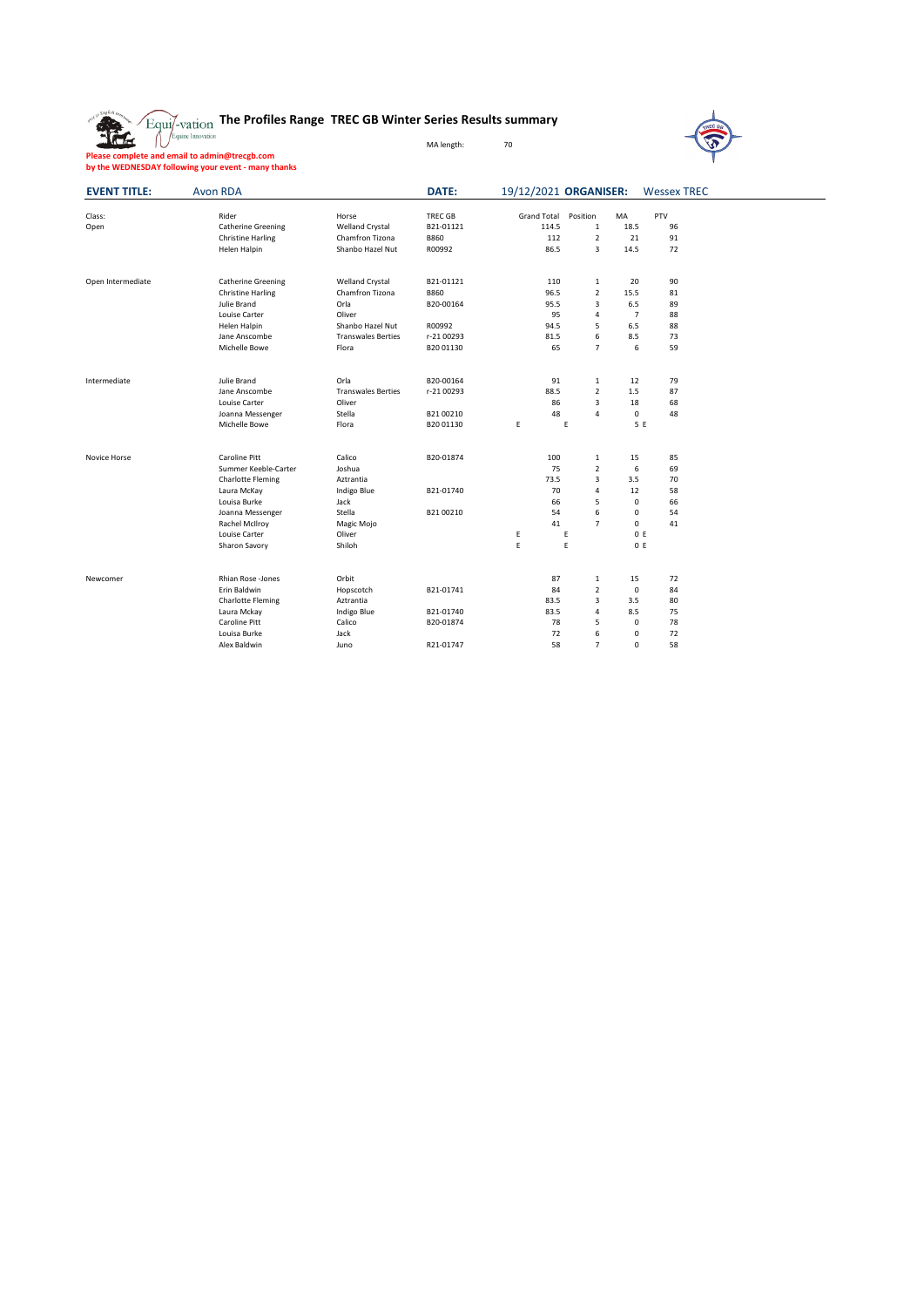| so English iron.          | Equil-vation      | The Profiles Range TREC GB Winter Series Class summary |                          |            |                 |                       |                          |                       |    |                         |                            |        |      |                           | TREC G                       |         |
|---------------------------|-------------------|--------------------------------------------------------|--------------------------|------------|-----------------|-----------------------|--------------------------|-----------------------|----|-------------------------|----------------------------|--------|------|---------------------------|------------------------------|---------|
| <b>Value</b>              | Equine Innovation |                                                        |                          |            |                 |                       |                          |                       |    |                         |                            |        |      |                           | $\sqrt{2}$                   |         |
| <b>EVENT TITLE:</b>       | <b>Avon RDA</b>   |                                                        | <b>DATE:</b>             |            |                 | 19/12/2021 ORGANISER: |                          |                       |    | <b>Wessex TREC</b>      |                            |        |      |                           |                              |         |
| <b>Class:</b>             | <b>Open</b>       |                                                        |                          |            |                 |                       |                          |                       |    |                         |                            |        |      |                           |                              |         |
| <b>RIDER</b>              | <b>TREC GB NO</b> | Obstacle 1<br>HORSE (very important)                   | Obstacle 3<br>Obstacle 2 | Obstacle a | Obstacle s      | Obstacle 6            | Obstacle ><br>Obstacle 8 | Obstacle <sub>9</sub> |    | Deductions for circling | <b>PTV</b><br><b>TOTAL</b> | CANTER | WALF | <b>MA</b><br><b>TOTAL</b> | <b>GRAND</b><br><b>TOTAL</b> | $\circ$ |
| <b>Catherine Greening</b> | B21-01121         | <b>Welland Crystal</b>                                 | 10 <sub>1</sub>          |            |                 | 10                    | 10                       |                       | 10 |                         | 96                         |        |      | 18.5                      | 114.5                        |         |
| <b>Christine Harling</b>  | <b>B860</b>       | Chamfron Tizona                                        |                          |            | 10 <sub>1</sub> | 10                    | 10                       |                       | 10 |                         | 91                         |        |      | 21                        | 112                          |         |
| Helen Halpin              | R00992            | Shanbo Hazel Nut                                       |                          |            | 10              | 10                    | 10                       | 10                    | 10 |                         | 72                         | 10.5   |      | 14.5                      | 86.5                         |         |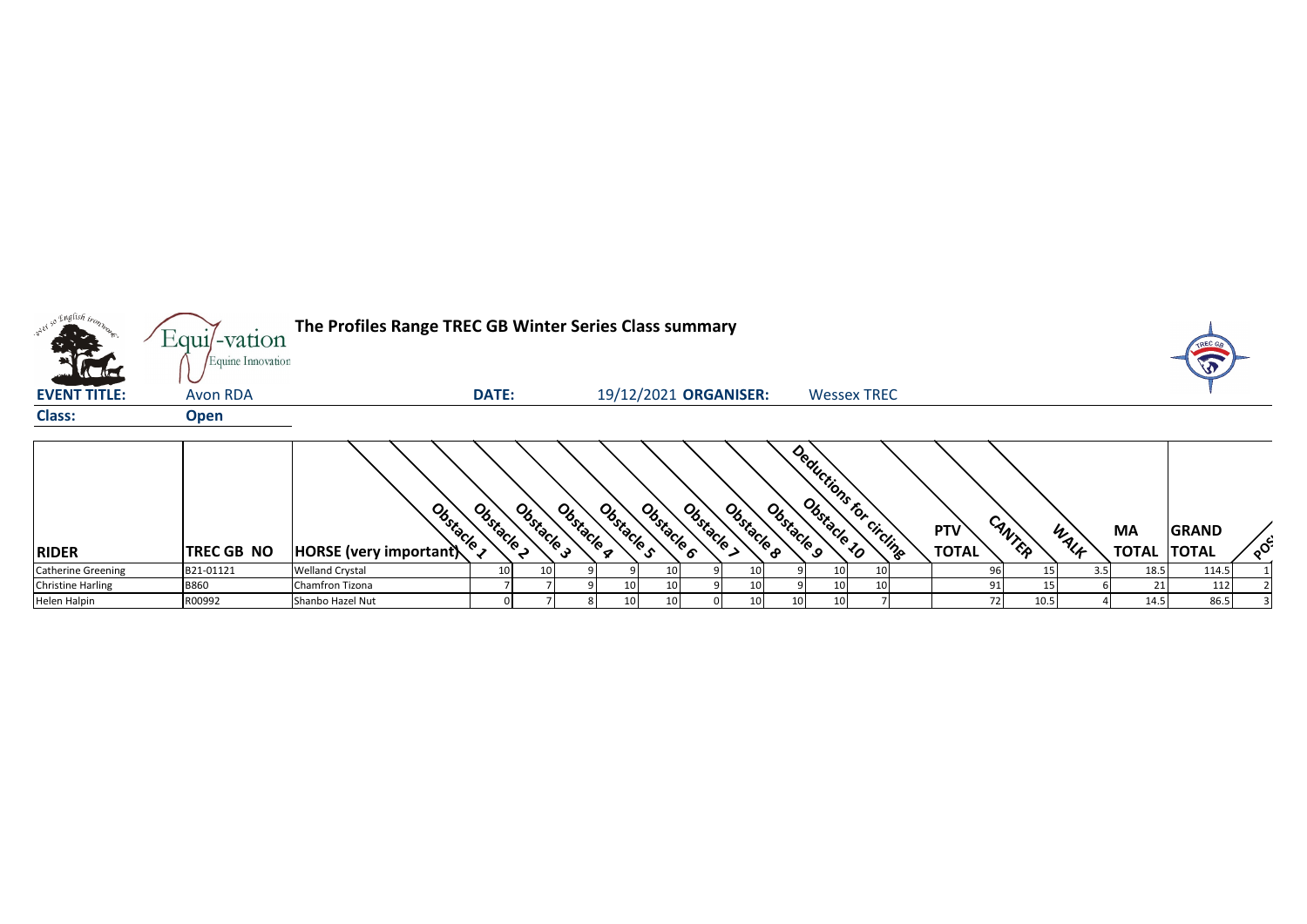| viel so English bon       | Equi/-vation<br>Equine Innovation | The Profiles Range TREC GB Winter Series Class summary                                                                                                                                                                               |              |            |            |            |            |          |                       |                 |    |                           |                     |        |      |      |                          |              |          |           |
|---------------------------|-----------------------------------|--------------------------------------------------------------------------------------------------------------------------------------------------------------------------------------------------------------------------------------|--------------|------------|------------|------------|------------|----------|-----------------------|-----------------|----|---------------------------|---------------------|--------|------|------|--------------------------|--------------|----------|-----------|
| <b>EVENT TITLE:</b>       | Avon RDA                          |                                                                                                                                                                                                                                      | <b>DATE:</b> |            |            |            |            |          | 19/12/2021 ORGANISER: |                 |    | <b>Wessex TREC</b>        |                     |        |      |      |                          |              |          |           |
| Class:                    | <b>Open Intermediate</b>          |                                                                                                                                                                                                                                      |              |            |            |            |            |          |                       |                 |    |                           |                     |        |      |      |                          |              |          |           |
| <b>RIDER</b>              | TREC GB NO                        | <b>Branch Control Comportantly Composite Comportantly Comportantly Comportantly Comportantly Comportantly Comportantly Comportantly Comportantly Comportantly Comportantly Comportantly Comportantly Comportantly Comportantly C</b> | Obstacle 2   | Obstacle 3 | Obstacle g | Obstacle s | Obstacle 6 | Obstacle | Obstacle 8            | Obstacle 9      |    | Deductions for circuiting | PTV<br><b>TOTAL</b> | CANTER |      | WALF | MA<br><b>TOTAL TOTAL</b> | <b>GRAND</b> | POSITION | $\bullet$ |
| <b>Catherine Greening</b> | B21-01121                         | <b>Welland Crystal</b>                                                                                                                                                                                                               |              |            |            |            |            |          |                       |                 |    | 10                        |                     | 90     | 15   |      | 20                       | 11C          |          |           |
| <b>Christine Harling</b>  | <b>B860</b>                       | Chamfron Tizona                                                                                                                                                                                                                      |              |            |            |            |            |          |                       |                 |    | 10                        |                     | 81     | 11.5 |      | 15.5                     | 96.5         |          |           |
| Julie Brand               | B20-00164                         | Orla                                                                                                                                                                                                                                 |              | 10         |            |            |            |          | 10                    |                 |    | 10                        |                     | 89     | 1.5  |      | 6.5                      | 95.5         |          |           |
| Louise Carter             |                                   | Oliver                                                                                                                                                                                                                               |              | 10         | 10         |            |            |          | 10                    |                 |    |                           |                     | 88     | 4.5  | 2.5  |                          | 95           |          |           |
| Helen Halpin              | R00992                            | Shanbo Hazel Nut                                                                                                                                                                                                                     |              |            | 10         |            |            |          | 10                    | 10 <sup>1</sup> | 10 |                           |                     | 88     |      | 6.5  | 6.5                      | 94.5         |          |           |
| Jane Anscombe             | r-21 00293                        | <b>Transwales Berties</b>                                                                                                                                                                                                            |              |            |            |            |            |          | 10                    |                 | 8  | 10                        |                     | 73     | 6.5  |      | 8.5                      | 81.5         |          |           |
| Michelle Bowe             | B20 01130                         | Flora                                                                                                                                                                                                                                | 10           |            |            |            |            |          |                       |                 |    |                           |                     | 59     | 1.5  | 4.5  |                          | 65           |          |           |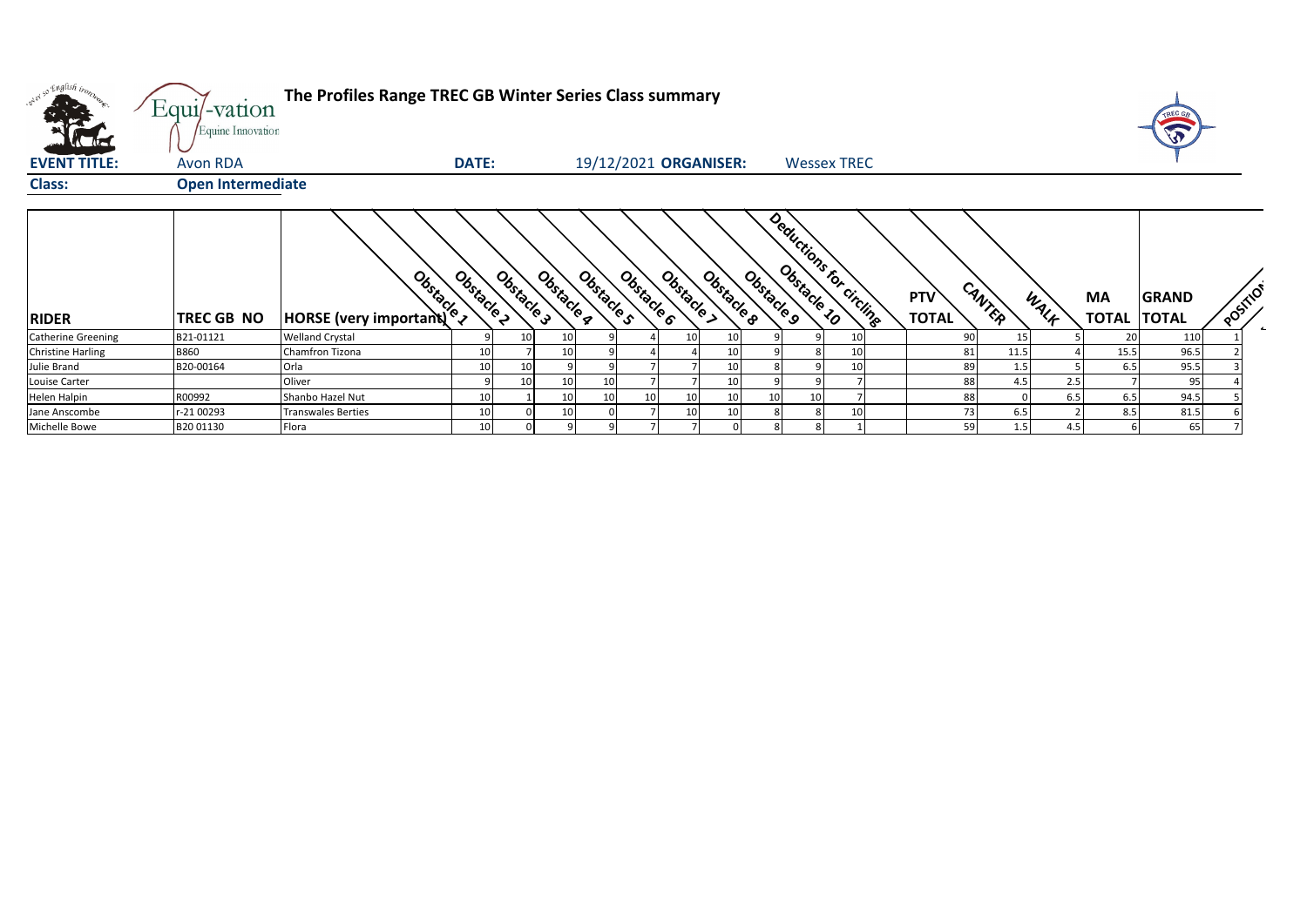|                     | Equi/-vation<br>Equine Innovation | The Profiles Range TREC GB Winter Series Class summary |              |            |                          |                          |            |                       |                          |                            |            |      |                          | TREC OF |          |
|---------------------|-----------------------------------|--------------------------------------------------------|--------------|------------|--------------------------|--------------------------|------------|-----------------------|--------------------------|----------------------------|------------|------|--------------------------|---------|----------|
| <b>EVENT TITLE:</b> | Avon RDA                          |                                                        | <b>DATE:</b> |            |                          | 19/12/2021 ORGANISER:    |            |                       | <b>Wessex TREC</b>       |                            |            |      |                          |         |          |
| <b>Class:</b>       | Intermediate                      |                                                        |              |            |                          |                          |            |                       |                          |                            |            |      |                          |         |          |
| <b>RIDER</b>        | <b>TREC GB NO</b>                 | Obstacle<br><b>HORSE (very important)</b>              | Obstacle 2   | Obstacle 3 | Obstacle s<br>Obstacle g | Obstacle ><br>Obstacle 6 | Obstacle & | Obstacle <sub>9</sub> | Deductions for circlinge | <b>PTV</b><br><b>TOTAL</b> | CANTER     | WALK | MA<br><b>TOTAL TOTAL</b> | GRAND   | POSITION |
| Julie Brand         | B20-00164                         | Orla                                                   |              |            |                          |                          |            |                       |                          |                            | 79<br>4.5  | 7.5  |                          | 91      |          |
| Jane Anscombe       | r-21 00293                        | <b>Transwales Berties</b>                              | 10           |            |                          |                          |            | 10                    |                          |                            | 87         | 1.5  | 1.5                      | 88.5    |          |
| Louise Carter       |                                   | Oliver                                                 |              |            |                          |                          |            | 10                    |                          |                            | 68<br>13.5 | 4.5  | 18                       | 86      |          |
| Joanna Messenger    | B2100210                          | Stella                                                 |              |            |                          |                          |            | 10 <sup>1</sup>       |                          |                            |            |      |                          | 48      |          |
| Michelle Bowe       | B20 01130                         | Flora                                                  |              |            |                          |                          |            | 7 E                   |                          |                            |            |      |                          |         |          |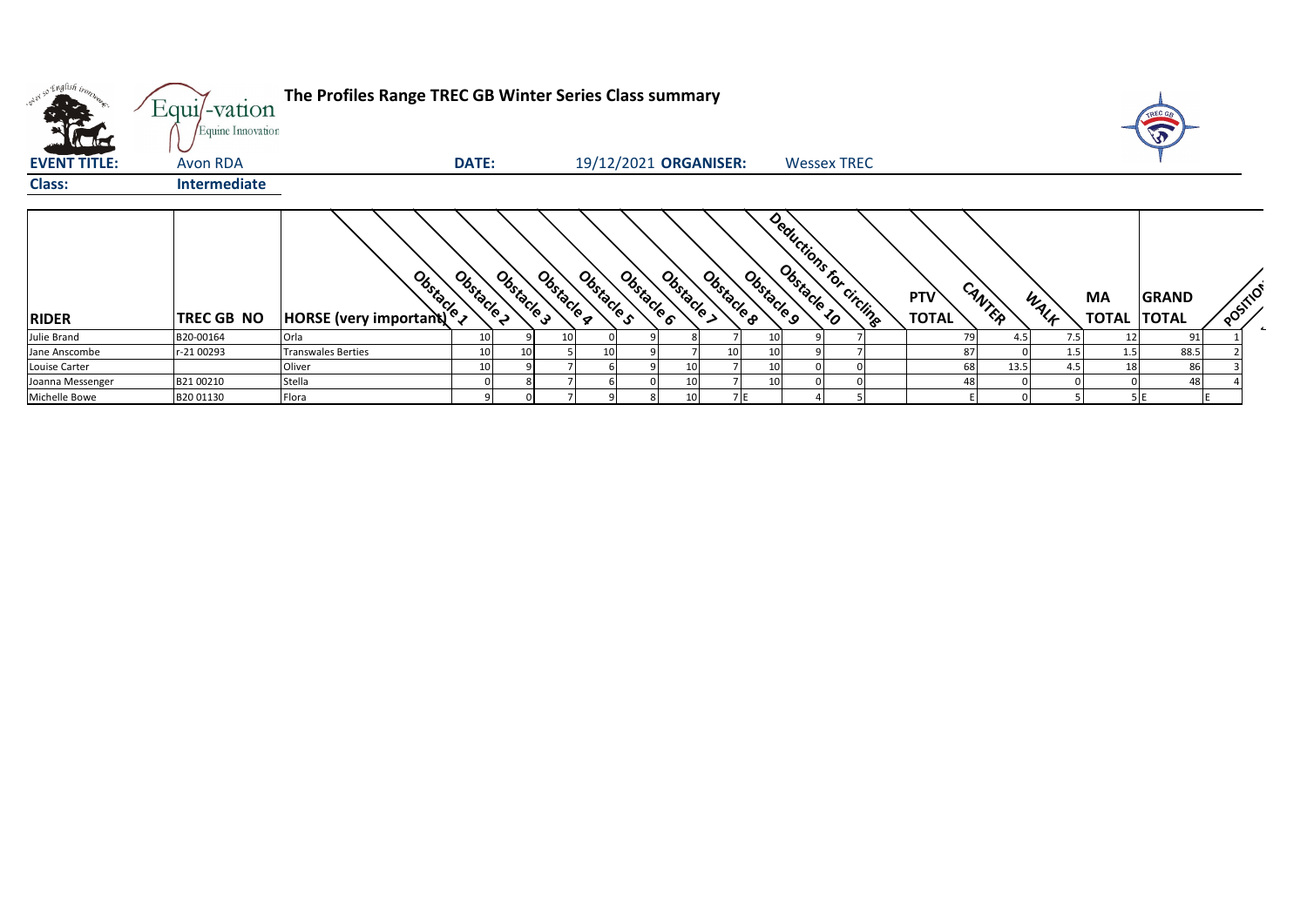| met so English inon-     | Equi/-vation<br>Equine Innovation | The Profiles Range TREC GB Winter Series Class summary |              |                 |                                     |                 |            |                       |                                       |                    |  |                     |        |            |           | TREC GA<br>$\widehat{\widehat{\mathbf{v}}}$ |          |            |
|--------------------------|-----------------------------------|--------------------------------------------------------|--------------|-----------------|-------------------------------------|-----------------|------------|-----------------------|---------------------------------------|--------------------|--|---------------------|--------|------------|-----------|---------------------------------------------|----------|------------|
| <b>EVENT TITLE:</b>      | Avon RDA                          |                                                        | <b>DATE:</b> |                 |                                     |                 |            | 19/12/2021 ORGANISER: |                                       | <b>Wessex TREC</b> |  |                     |        |            |           |                                             |          |            |
| <b>Class:</b>            | <b>Novice Horse</b>               |                                                        |              |                 |                                     |                 |            |                       |                                       |                    |  |                     |        |            |           |                                             |          |            |
| <b>RIDER</b>             | TREC GB NO                        | Obstacle 1<br>HORSE (very important)                   | Obstacle 2   | Obstacle 3      | Obstacle <sub>S</sub><br>Obstacle g | Obstacle 6      | Obstacle > | Obstacle 8            | Deductions for Circuits<br>Obstacle 9 |                    |  | PTV<br><b>TOTAL</b> | CANTER | WALK       | <b>MA</b> | <b>GRAND</b><br><b>TOTAL TOTAL</b>          | POSTTION | $\epsilon$ |
| Caroline Pitt            | B20-01874                         | Calico                                                 |              | 10 <sup>1</sup> | 10                                  | 10 <sub>1</sub> | 10         |                       |                                       | 10                 |  | 85                  |        | 15         |           | 100                                         |          |            |
| Summer Keeble-Carter     |                                   | Joshua                                                 |              | 10 <sup>1</sup> |                                     | 10 <sup>1</sup> | 10         |                       |                                       | 10                 |  | 69                  |        | 2.5<br>3.5 |           | 75                                          |          |            |
| <b>Charlotte Fleming</b> |                                   | Aztrantia                                              |              | 10              | 10                                  |                 | 10         |                       |                                       |                    |  | 70                  |        | 3.5        | 3.5       | 73.5                                        |          |            |
| Laura McKay              | B21-01740                         | Indigo Blue                                            |              | 10              |                                     |                 | 10         |                       |                                       |                    |  | 58                  | 9.5    | 2.5        | 12        | 70                                          |          |            |
| Louisa Burke             |                                   | Jack                                                   |              | 10              |                                     |                 | 10         |                       |                                       |                    |  | 66                  |        |            |           | 66                                          |          |            |
| Joanna Messenger         | B2100210                          | Stella                                                 |              | 10 <sup>1</sup> |                                     |                 |            |                       | 10                                    |                    |  | 54                  |        |            |           | 54                                          |          |            |
| Rachel McIlroy           |                                   | Magic Mojo                                             |              |                 |                                     |                 |            |                       |                                       | 10                 |  | $\mathbf{A}$        |        |            |           | 41                                          |          |            |
| Louise Carter            |                                   | Oliver                                                 |              | 10              |                                     |                 | 10         |                       |                                       |                    |  |                     |        |            |           |                                             |          |            |
| <b>Sharon Savory</b>     |                                   | Shiloh                                                 |              | 10 <sup>1</sup> |                                     |                 | 0E         |                       |                                       |                    |  |                     |        |            |           | 0 E                                         |          |            |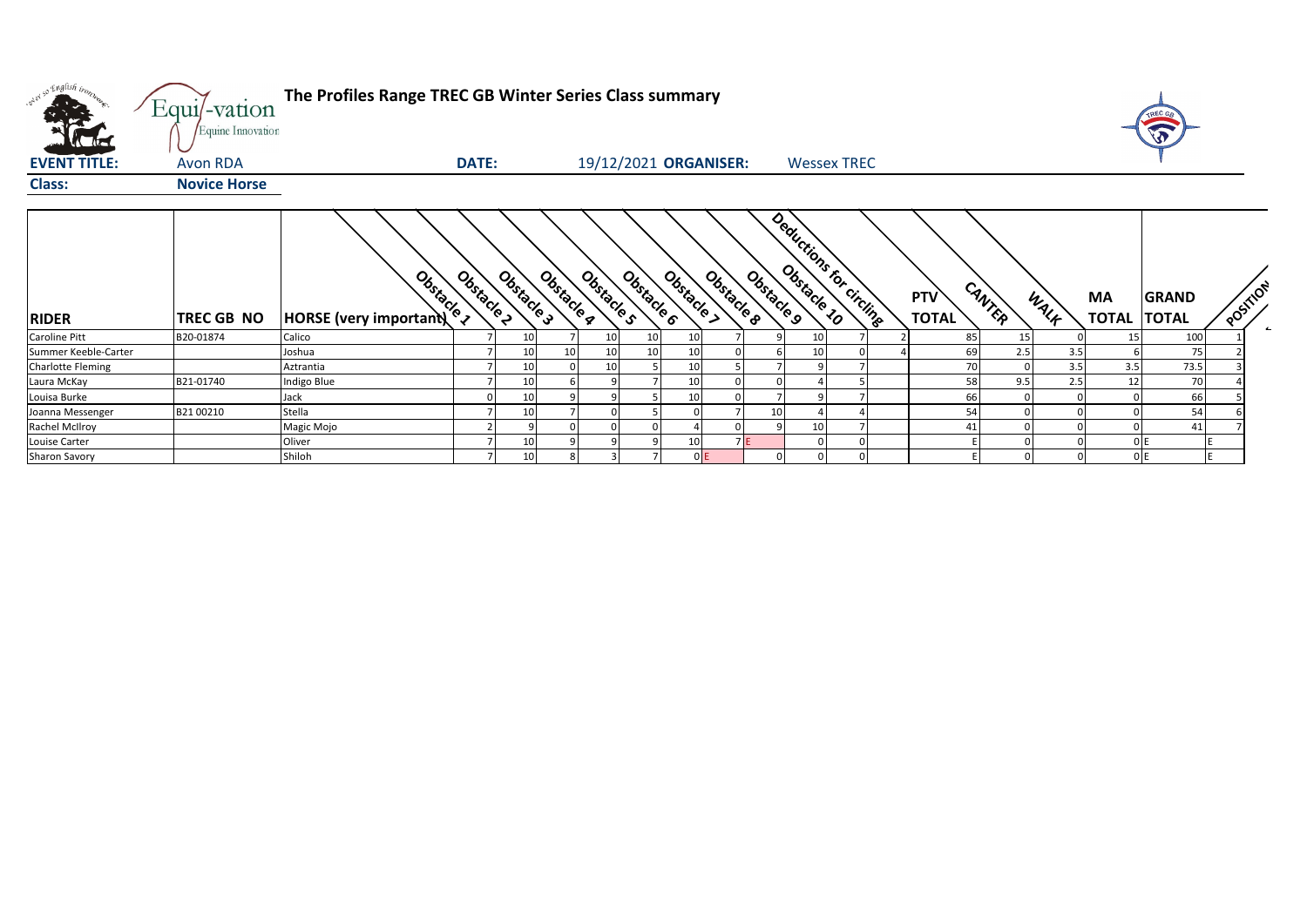| wit so English trong     | Equi/-vation<br>Equine Innovation | The Profiles Range TREC GB Winter Series Class summary |              |            |            |            |                                      |            |                         |                            |        |      |                    | rREC G                       |          |
|--------------------------|-----------------------------------|--------------------------------------------------------|--------------|------------|------------|------------|--------------------------------------|------------|-------------------------|----------------------------|--------|------|--------------------|------------------------------|----------|
| <b>EVENT TITLE:</b>      | <b>Avon RDA</b>                   |                                                        | <b>DATE:</b> |            |            |            | 19/12/2021 ORGANISER:                |            | <b>Wessex TREC</b>      |                            |        |      |                    |                              |          |
| <b>Class:</b>            | <b>Newcomer</b>                   |                                                        |              |            |            |            |                                      |            |                         |                            |        |      |                    |                              |          |
| <b>RIDER</b>             | <b>TREC GB NO</b>                 | Obstacle 1<br><b>HORSE</b> (very important)            | Obstacle 2   | Obstacle 3 | Obstacle g | Obstacle s | Obstacle 6<br>Obstacle<br>Obstacle 8 | Obstacle 9 | Deductions for circling | <b>PTV</b><br><b>TOTAL</b> | CANTER | WALK | MA<br><b>TOTAL</b> | <b>GRAND</b><br><b>TOTAL</b> | POSTILON |
| Rhian Rose -Jones        |                                   | Orbit                                                  |              | 10         |            |            |                                      | 10         |                         |                            | 15     |      |                    | 87                           |          |
| Erin Baldwin             | B21-01741                         | Hopscotch                                              |              |            |            |            |                                      |            |                         | 84                         |        |      |                    | 84                           |          |
| <b>Charlotte Fleming</b> |                                   | Aztrantia                                              |              |            | 10         |            |                                      |            |                         | 80                         |        | 3.5  | 3.5                | 83.5                         |          |
| Laura Mckay              | B21-01740                         | Indigo Blue                                            |              | 10         |            | 10         |                                      |            | 10                      | 75                         | 5.5    |      | 8.5                | 83.5                         |          |
| Caroline Pitt            | B20-01874                         | Calico                                                 | 10           |            | 10         | 10         |                                      |            |                         | 78                         |        |      |                    | 78                           |          |
| Louisa Burke             |                                   | Jack                                                   |              |            |            |            |                                      |            |                         | 72                         |        |      |                    | 72                           |          |
| Alex Baldwin             | R21-01747                         | Juno                                                   |              |            |            |            |                                      |            |                         | 58                         |        |      |                    | 58                           |          |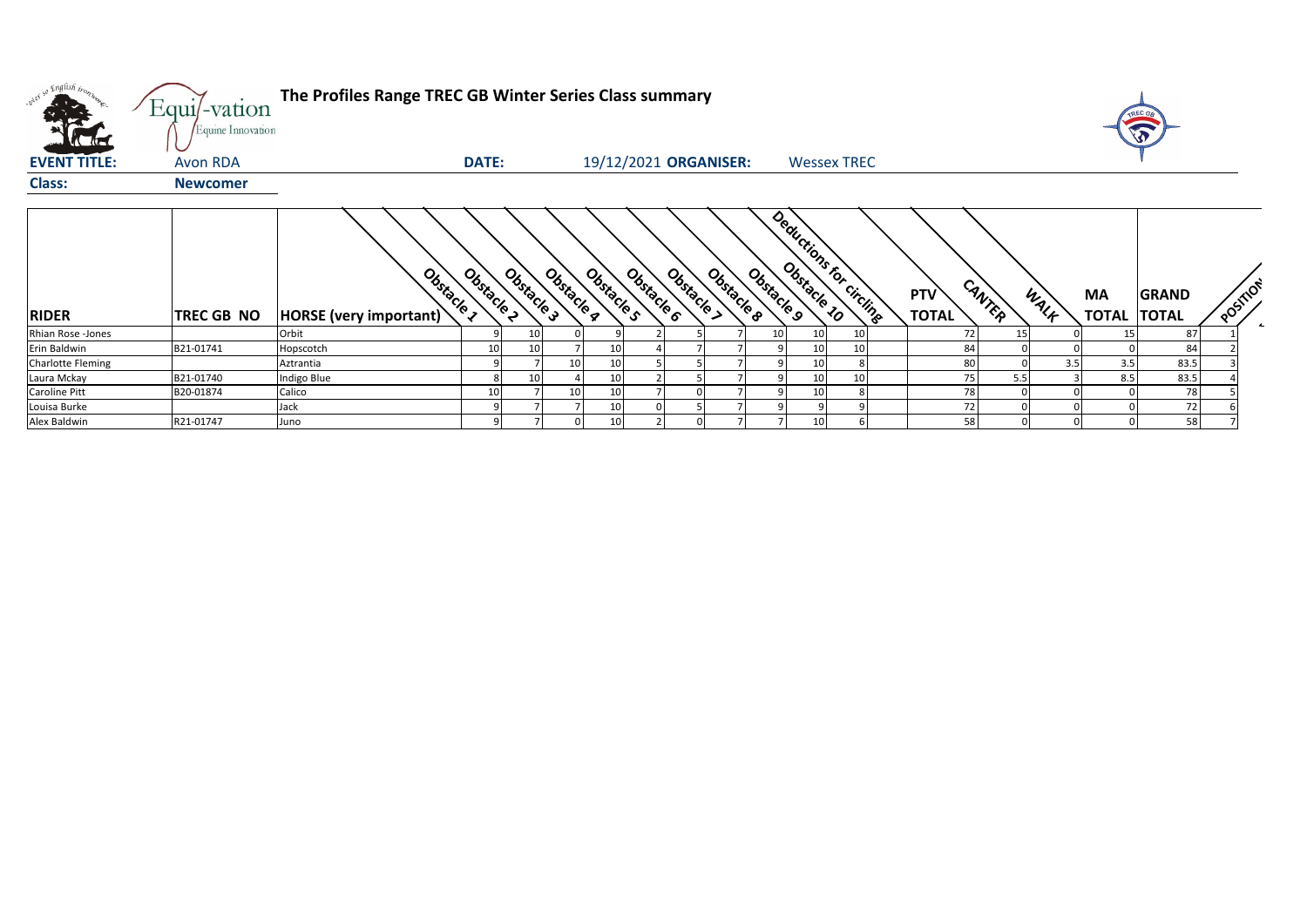| TREC GR             |                   | <b>TREC GB Winter Series Class summary</b>  |              |                 |                 |                       |    |                          |            |                                                    |                    |    |                            |        |      | TREC GE<br>A             |              |          |  |
|---------------------|-------------------|---------------------------------------------|--------------|-----------------|-----------------|-----------------------|----|--------------------------|------------|----------------------------------------------------|--------------------|----|----------------------------|--------|------|--------------------------|--------------|----------|--|
| <b>EVENT TITLE:</b> | Avon RDA          |                                             | <b>DATE:</b> |                 |                 | 19/12/2021 ORGANISER: |    |                          |            |                                                    | <b>Wessex TREC</b> |    |                            |        |      |                          |              |          |  |
| <b>Class:</b>       | In Hand           |                                             |              |                 |                 |                       |    |                          |            |                                                    |                    |    |                            |        |      |                          |              |          |  |
| <b>RIDER</b>        | <b>TREC GB NO</b> | Obstacle 1<br><b>HORSE</b> (very important) | Obstacle >   | Obstacle 3      | Obstacle g      | Obstacle s            |    | Obstacle ><br>Obstacle 6 | Obstacle & | Deduction for circumstant<br>Obstacle <sub>9</sub> |                    |    | <b>PTV</b><br><b>TOTAL</b> | CANTER | WALK | MA<br><b>TOTAL TOTAL</b> | <b>GRAND</b> | POSTILOT |  |
| Alex Baldwin        | R21-01747         | Juno                                        |              |                 | 10 <sub>1</sub> |                       |    |                          |            | 10                                                 | 10                 |    | 91                         |        |      |                          | 91           |          |  |
| Caroline Pitt       | B20-01874         | Calico                                      |              |                 | 10 <sup>1</sup> |                       |    | 10 <sub>1</sub>          |            |                                                    |                    | 10 | 87                         |        |      |                          | 87           |          |  |
| Erin Baldwin        | B21-01741         | Hopscotch                                   | 10           | 10              | 10 <sup>1</sup> | 10                    | 10 | 10 <sup>1</sup>          |            |                                                    |                    |    | 86                         |        |      |                          | 86           |          |  |
| Louisa Burke        |                   | Jack                                        |              | 10 <sup>1</sup> | 10 <sup>1</sup> |                       |    | 10                       |            |                                                    |                    |    | 72                         |        |      |                          | 72           |          |  |
| Charlotte Fleming   |                   | Aztrantia                                   |              | 10              | 10              |                       |    | 10 <sup>1</sup>          |            |                                                    |                    |    | 71                         |        |      |                          | 71           |          |  |